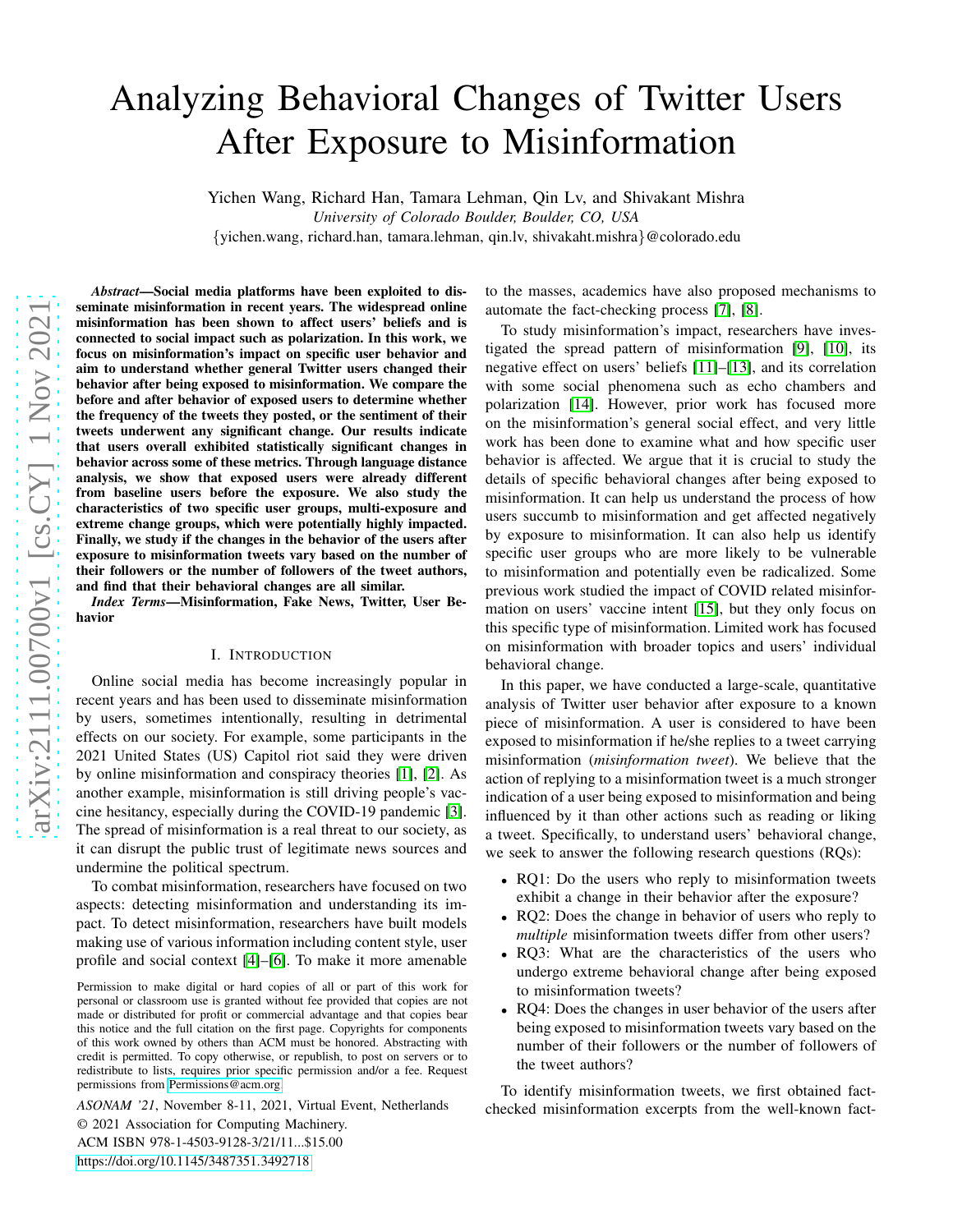checking website PolitiFact, and then queried Twitter to collect those tweets that contained these misinformation excerpts. Next, we collected the identities of all the users who replied to these misinformation tweets (named "target group" in the remaining part of this paper). To establish that any change in user behavior we observe is potentially due to exposure to misinformation tweets, we also built a user-controlled baseline group (named "baseline 1" in the remaining part of this paper) and an entity-matched baseline group (named "baseline 2" in the remaining part of this paper) for comparison. To identify whether there were significant changes in the tweeting behavior before and after exposure to misinformation, we selected objective behavioral metrics such as mean tweet count, mean sentiment score of tweets, and language usage distance. Then, we analyzed these behavioral metrics before and after exposure in both short-term (twenty-four hours before and after) and long-term (six months before and after). Overall, this paper makes the following contributions:

- We introduce a dataset containing 372 misinformation tweets along with 21,071 users who replied to them and their tweets from six months before until six months after their reply.
- We reveal evidence of statistically significant changes in the number and frequency of tweets that users send after being exposed to misinformation tweets, both in the short and long terms. We do not observe such changes in the baseline user groups, indicating that there is a positive correlation between increase in count/frequency of tweets and exposure to misinformation tweets.
- We do not find any significant change in user's overall tweet sentiments after being exposed to misinformation tweets. Using language distance analysis, we show that baseline users already had different language characteristics than the exposed users even before the exposure.
- We investigate the group of users exposed to multiple misinformation tweets, i.e. they replied to more than one misinformation tweet. We find that these users' behavioral change is less significant when compared with the users exposed to a single misinformation tweet, and that these users were already on a high activity level before the exposures.
- We examine the group of users who had extreme behavioral changes and find that users with extreme changes of tweet count do not overlap with the group of users with extreme change of sentiment. Further, users with extreme changes in the short term do not overlap with the users with extreme changes in the long-term.
- We find that exposed users with high and low follower counts exhibit similar behavioral change (significantly increase tweeting frequency). Further, we find users exposed to misinformation tweets authored by users with high and low follower counts also undergo similar behavioral change, while the users exposed to low-followercount-authored tweets generally post more tweets.

The intent of this paper is to identify and quantify correla-

tion between exposure to Twitter misinformation and changed behavior in the exposed users where it exists, and not to establish causality, i.e., the paper does not claim that the changed behavior is caused by exposure to misinformation. Establishing causality would require further research. The Discussion section of the paper describes this in more detail.

The organization of the rest of our paper is as follows. In Section II, we describe the background and related work on misinformation on social media. In Section III, we present and explain the methodologies used to create the dataset and the user behavioral features under study. In Section IV, we present the results of the analysis of the research questions. Finally, in Section V, we conclude the work and discuss its implications, limitations, and possible future directions.

### II. RELATED WORK

Researchers have studied users and content on online social platforms extensively [\[16\]](#page-7-13)–[\[18\]](#page-7-14), and it has been shown that online social media has become a major source of misinformation [\[19\]](#page-7-15)–[\[21\]](#page-7-16). A significant body of work has investigated the spread and detection of misinformation. Mustafaraj et al. described the spread process of fake news [\[22\]](#page-7-17). The diffusion process is also modeled by Tambusc et al. [\[23\]](#page-7-18). Making use of abundant data from a social network, Vosoughi et al. studied the spread pattern of fake news on Twitter from 2006–2017 and found that fake news spread farther, faster, deeper, and more broadly than true news [\[10\]](#page-7-8). Vicario et al. studied the conspiracy news spreading on Facebook and found selective exposure is the primary driver of the diffusion [\[9\]](#page-7-7). To combat misinformation, scientists have studied and used a wide range of detection techniques. Journalists and investigators have built many manual fact-checking websites<sup>[1](#page-1-0)</sup>, and researchers have also explored automatic fact-checking methods [\[7\]](#page-7-5), [\[8\]](#page-7-6). Researchers have investigated automatic detection through content style [\[4\]](#page-7-3), [\[24\]](#page-7-19), [\[25\]](#page-7-20), user profile [\[5\]](#page-7-21), and information propagation [\[6\]](#page-7-4), [\[26\]](#page-7-22), [\[27\]](#page-7-23). Our work differs from this body of work in that we focus on the users to understand what and how their behavior changed after being exposed to misinformation.

Another angle to study misinformation is to understand its impact on users and society. Psychologists and computer scientists have studied the impact of misinformation by looking at changes in user's beliefs and the overall social network. Researchers have shown that continued exposure to unsubstantiated rumors makes users more credulous [\[12\]](#page-7-24), [\[13\]](#page-7-10). Scientists have also shown that misbeliefs can persist after being exposed to misinformation [\[11\]](#page-7-9). Loomba et al. focused on COVID vaccine related misinformation and found that users' vaccine intent decreased after exposure via qualitative analysis [\[15\]](#page-7-12). Dutta et al. looked at the role of the political campaign during the 2016 United States Presidential Election by Russia's Internet Research Agency (IRA) among Twitter users [\[28\]](#page-7-25). Researchers have investigated the correlation between misinformation and society polarization [\[14\]](#page-7-11), [\[29\]](#page-7-26). Holme et al. also studied the influence on social network structure via

<span id="page-1-0"></span><sup>1</sup>https://www.snopes.com/; https://www.politifact.com/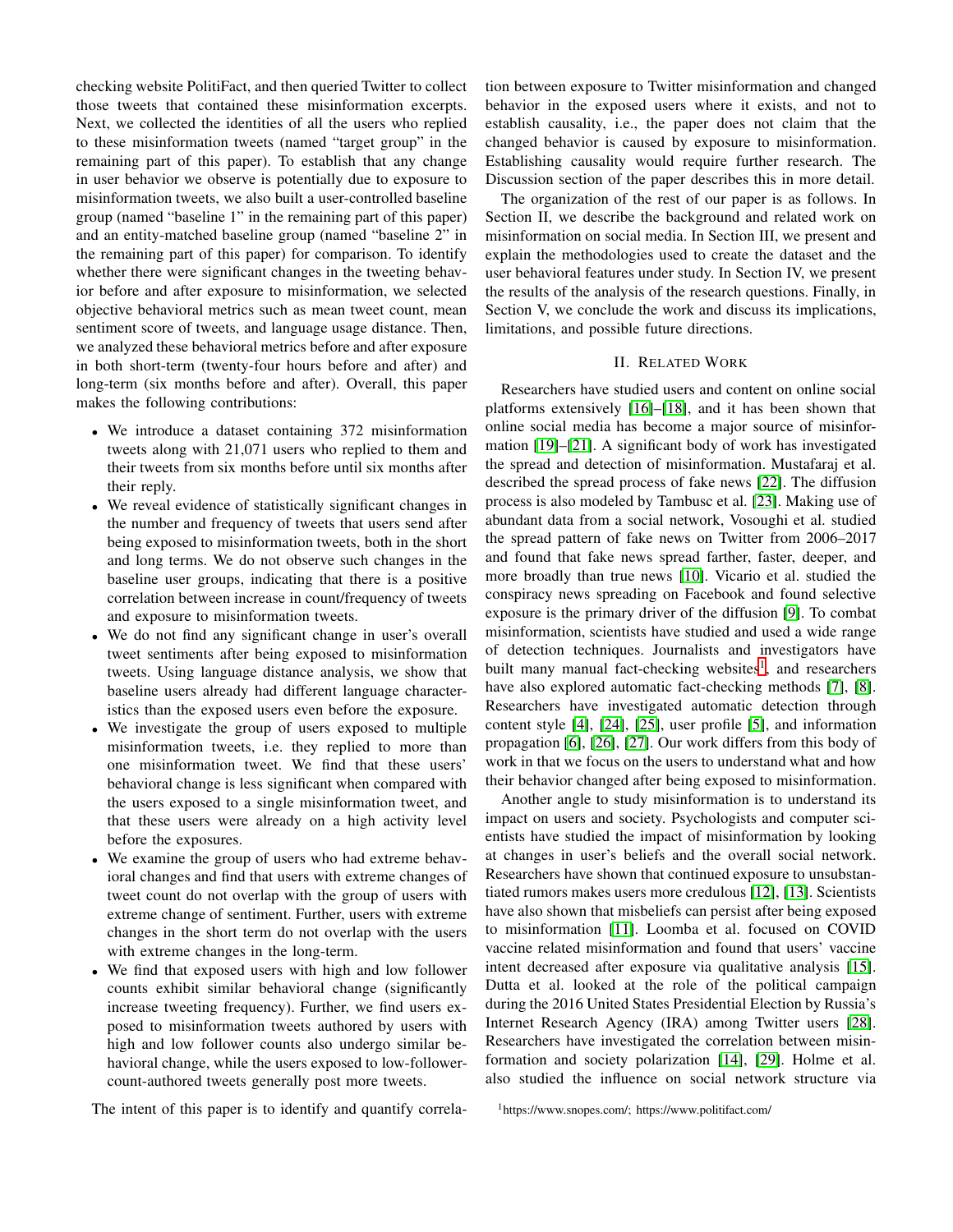simulations [\[30\]](#page-7-27). In contrast, our work investigates the specific behavioral differences of users before and after the exposure to misinformation. To the best of our knowledge, this is the first work performing a large-scale, quantitative analysis on users' behavioral change after being exposed to a broad range of misinformation.

#### III. METHODOLOGY

### *A. Data Collection*

*1) Collecting Misinformation Tweets and the Exposed Users' Tweets:* The goal of this research is to understand behavioral changes of Twitter users after being exposed to misinformation tweets. Therefore, the first step is to identify the tweets that have misinformation content. As there is no "gold-standard" misinformation detection model, we resorted to the expert fact-checked news source from PolitiFact as our "seed" to find the corresponding tweets. Since PolitiFact does not work on tweets, we crawled all the fact-checked Facebook text-only and viral image posts which are labelled as "pants on fire", "false" or "mostly false" from May 18, 2013 until Jan 31, 2021 (most of them are during 2018 to 2021). We crawled Facebook posts as it is also a social network platform and posts have a high probability of showing up on Twitter. Although PolitiFact also debunks politicians' and celebrities' claims, it turned out to be harder to directly search for them on Twitter. Figure [1](#page-2-0) is an example of a fact-checked Facebook post on PolitiFact. For each debunked news post, we used the provided summary as the search term to search for the corresponding tweets on Twitter. To avoid unrelated results, we disregarded the posts whose summary was less than seven words. From the search response, we extracted the top-five tweets ranked by reply count. We removed the tweets that originated from fact-checking organizations, or that included any keyword regarding its veracity, e.g. "conspiracy theory", "debunk", and "fake news". We crawled 1,119 debunked news posts from PolitiFact and we found 442 of them on Twitter. From the search results, we were able to collect 529 tweets with misinformation content. Figure [2](#page-2-1) shows an example of a tweet that we studied. After collecting all the tweets , we did a thorough verification to make sure our dataset only contained tweets with misinformed content. We manually removed all the tweets which were not misinformation and the users who replied to them, resulting in 399 tweets.

<span id="page-2-0"></span>Fig. 1: A PolitiFact article debunking a Facebook post

| <b>Viral image</b><br>Summary<br>stated on October 2, 2019 in a Facebook post:<br>"449,000 Californians turned                                                                              | Authenticity label<br>FALSE |
|---------------------------------------------------------------------------------------------------------------------------------------------------------------------------------------------|-----------------------------|
| down jury duty because they<br>were not citizens but they<br>were registered voters."<br><b>S. YINAL IMAGE</b><br><b>FACEBOOK FACT-CHECKS</b><br><b>INMEDIATION</b><br><b>FIREFINING</b>    | POUTHACE<br>ITH O MITCH     |
| No evidence 449,000 noncitizens were<br>registered to vote in California                                                                                                                    |                             |
| A viral Facebook post that has peppered social media for at least a<br>year was given fresh life last month when former vice presidential<br>candidate Sarah Palin shared it on her account |                             |

For each of the collected tweets, we identified all the users who replied to it, which resulted in 25,619 users. Since the <span id="page-2-1"></span>Fig. 2: A sample tweet containing the misinformation

| Mrs. Claus<br>@BusyElves |                                                                                    |             |                                                         |
|--------------------------|------------------------------------------------------------------------------------|-------------|---------------------------------------------------------|
|                          | 449,000 Californians turned down Jury Duty because<br>Let that sink in, #JustSavin |             | they were not citizens but they WERE registered voters. |
|                          | 5:48 AM - Jun 8, 2019 - Twitter Web Client                                         |             |                                                         |
| 570 Retweets             | 84 Quote Tweets                                                                    | $611$ Likes |                                                         |
|                          |                                                                                    |             |                                                         |

before and after analysis was performed on the users who replied to the tweets, and each user replied at a different time, the "zero" time for each user refers to the time of the user's first reply to the tweet. This method allows us to aggregate before and after behavior across different users who were exposed to misinformation tweets at different times. For each user, we collected all of their tweets starting at six months before their respective zero time and until six months after their respective zero time. A period of 30 days was used in place of a calendar month.

In order to ensure the users under the purview of this study were legitimate users, we used Botometer [\[31\]](#page-7-28) to remove users that were identified as potential bots. Botometer uses features from a user's profile along with machine learning to identify accounts primarily run with the help of automation software, and will return a score representing the probability that an account is run by a bot. Users with score more than 0.5 were removed. There were 372 misinformation tweets with 21,071 replied users for target group after potential bot removal.

The long-term analysis includes only a subset of users who had activities throughout the whole 12-month period. The reason we had to exclude some users is that not all users had 6 months' of activity before or after the exposure. This way we only included the users for whom we had a complete 12 months of activity. This analysis also excludes users who joined Twitter within 6 months before the reply. There were 11,585 users for long-term analysis after the filtering.

*2) Generating the Baseline User Tweets Dataset:* In order to ensure that observed user behavior was sufficiently different from the general Twitter population, we built two user groups as baseline groups. Both groups were used as the baselines for the short-term analysis (24 hours) and one of them was used for the long-term analysis (6 months). For the first baseline group, we used the target group to understand the behavioral change when the same users were exposed to tweets without misinformation. To construct this baseline, we randomly collected 5 replies (exposures) to other tweets for each user and collected tweets before and after the exposure within the short term (24 hours). The analyses on this baseline show the average behavior of the 5 exposures. We selected 5 exposures because we were not able to confirm if other exposures were to true news tweets, so we averaged multiple exposures to eliminate it. This baseline is only used for the short-term analysis because there is a high possibility of overlapping periods for different exposures when looking at longer term behavior and it may interfere with the analysis.

For the second baseline group, we collected tweets from a different set of users who were exposed to content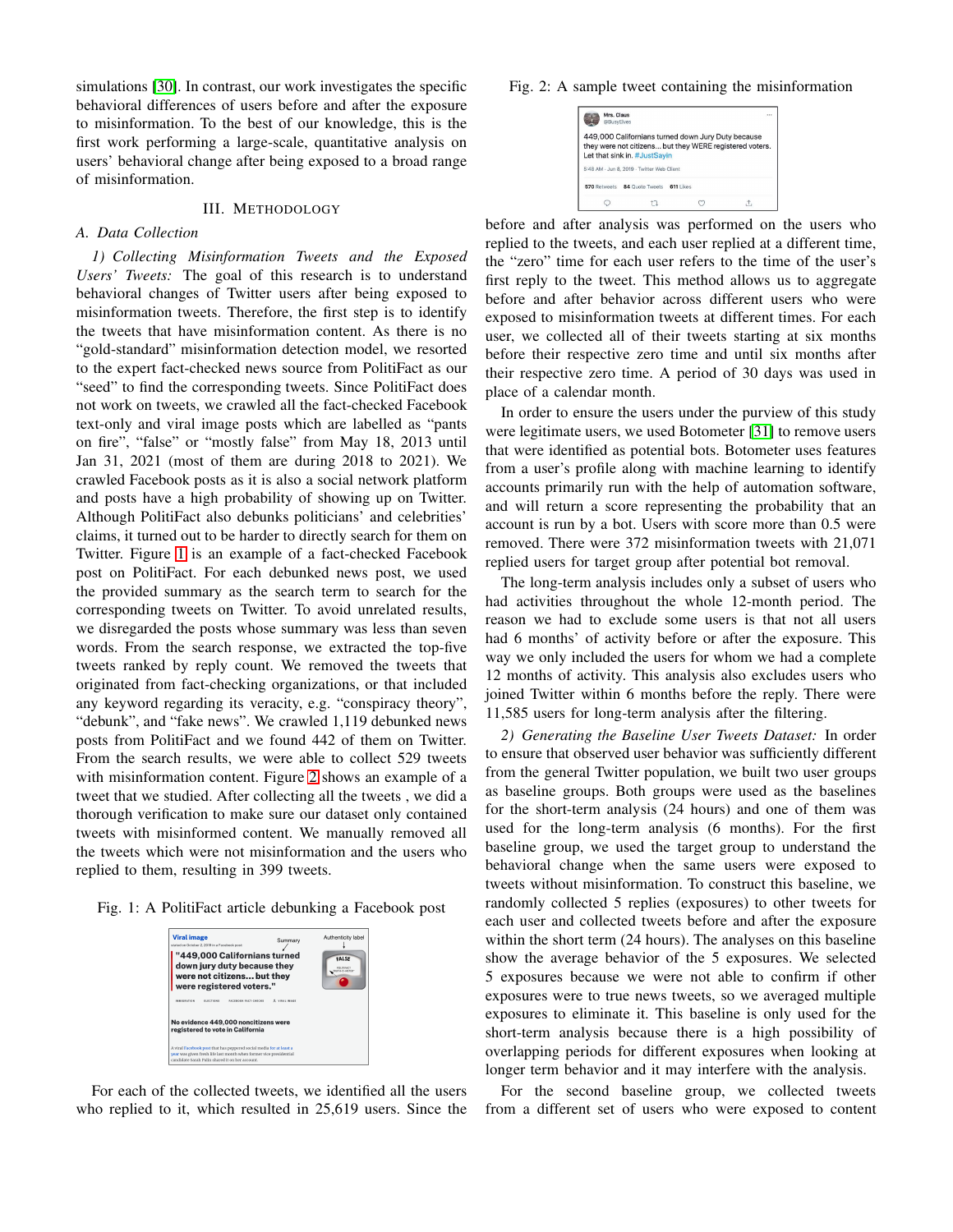similar in subject matter to the target group but also true in nature. Because it is difficult to find related tweets without misinformation, we searched the tweets that only contained true news. To achieve this, we extracted the entity from each misinformation tweet's text content using Open Information Extraction (OpenIE) tool of Stanford CoreNLP [\[32\]](#page-7-29). Then, we collected all the recent tweets from known true news sources [\[33\]](#page-7-30) and excluded some questionable ones in recent years (e.g. The Guardian) and did the same entity extraction process. For each entity from misinformation tweets, we chose a tweet with the same entity from the true-information tweet group with similar reply count. Due to the limitation of our crawling tools, only 3,200 most recent tweets could be fetched for each source, thus not all misinformation tweets could be matched. For the remaining unmatched misinformation tweets, we used their entities as the search term to search for related tweets. To ensure the tweet's veracity, we only considered tweets posted by verified accounts and gave priority to the known true news sources. We then selected tweets whose reply count was close to entity-matched misinformation tweets. Finally, we performed the same user scraping process as before to get users' tweets from 6 months before until 6 months after the exposure, and then removed potential bots. Table [I](#page-3-0) shows the actual number of users we considered for the analysis. There are far fewer users in baseline 2 group for the long-term analysis because many of the tweets collected from reliable sources were very recent ones and the exposed users did not have 6-months worth of activities after exposure.

Retweets and favorite tweets were not utilized within this work, as their presence could be unevenly distributed due to a time-sensitive constraint. We used Twint [\[34\]](#page-7-31), a Twitterscraping Python library, to search and collect the tweets as described above. Twint can only retrieve the most recent retweets and favorite tweets. When working with non-recent data, it is unlikely that a majority of favorite tweets from said period will be reachable. Twint is also limited in the state of the accounts it is able to retrieve. It is unable to retrieve deleted account data, and tweets posted when the corresponding account is deleted or private. To ensure completeness and fairness of our dataset, we decided to exclude retweets and favorite tweets as well as accounts for which tweets could not be reached.

| TABLE I: Number of users for the analysis |  |  |  |
|-------------------------------------------|--|--|--|
|-------------------------------------------|--|--|--|

<span id="page-3-0"></span>

| User group                        | Analysis type | No. of users |
|-----------------------------------|---------------|--------------|
| Target group (same as baseline 1) | Short-term    | 21,071       |
|                                   | Long-term     | 11,585       |
| Baseline 2                        | Short-term    | 19.357       |
|                                   | Long-term     | 5.970        |

## *B. Features*

We analyzed the before and after user behavior through three specific metrics: average tweet count, average sentiment score, and language usage distance. All features were studied hourly (short-term) and monthly (long-term).

*Tweet Count* was determined for each user by counting the total number of tweets posted by the user within the bounds of a 1-hour or 1-month period. This count includes tweets posted by the user and replies to other accounts during that time period. We excluded favorite tweets, retweets of tweets authored by another Twitter account, or other Twitter activity from the tweet count because of the limitations mentioned in the data collection section.

*Sentiment Score* was calculated using VADER, a lexicon and rule-based sentiment analysis tool that is specifically attuned to sentiment expressed in social media [\[35\]](#page-7-32). A sentiment score within the range [-1, 1] was assigned to each tweet based on its content. A score close to -1 indicates a highly negative sentiment while a score close to 1 indicates a highly positive sentiment. These values were then averaged to form the hourly or monthly *Sentiment Score* for each user.

*Language Usage Distance* was used to evaluate the difference of language between two groups of tweets text. Similar to prior work [\[36\]](#page-7-33), [\[37\]](#page-7-34), we adopted the Jensen-Shannon Divergence [\[38\]](#page-7-35) to measure the unigram difference (hourly and monthly) in tweets as the language distance. A larger distance indicates a larger difference in language (word) usage. We removed all the mentions, URLs and stopwords from the tweets, and stemmed the words as the pre-processing step.

We used dependent sample t-test to assess the statistical significance of the results for both *Tweet Count* and *Sentiment Score*. We used this type of test because the before and after samples are not independent of each other. We aggregated the users' hourly/monthly feature before and after the exposure to conduct the tests.

#### IV. RESULTS

*A. RQ1: Do the users who reply to misinformation tweets exhibit a change in their behavior after the exposure?*

The target group significantly increased tweeting frequency following their exposure to the misinformation tweets in both short and long term, compared with the baseline users. As shown in Fig. [3a,](#page-4-0) in the short-term analysis all three groups' tweeting frequency had a 24-hour periodic change. The target group's tweeting frequency increased significantly (0.66 vs. 0.68, P=5.7×10<sup>-12</sup>) during the 24-hour period after the exposure, while baseline 1 group's decreased significantly (0.60 vs. 0.59, P= $4.1 \times 10^{-5}$ ). For baseline 2 users, there is no significant tweeting frequency change (0.67 vs. 0.68, P=0.24). Note that we also analyzed the behavior for a 72-hour period and it showed the similar pattern. Due to space limitations, we only report the 24-hour analysis.

The long-term analysis had a similar pattern, as shown in Fig. [3b.](#page-4-0) Although monthly tweet count increased for both groups, the target group's tweet count increased more significantly. The baseline 2 group's change was significant (253.5 vs. 257.6, P=0.013), but the change and significance level is much weaker than that of the target group (267,7 vs. 294.9,  $P=2.6\times10^{-132}$ ).

The target group users did not change sentiment significantly in neither short nor long term. Sentiment score of all the 3 groups in the short-term did not change significantly (Fig. [4a\)](#page-4-1). As shown in Fig. [4b,](#page-4-1) the target group's sentiment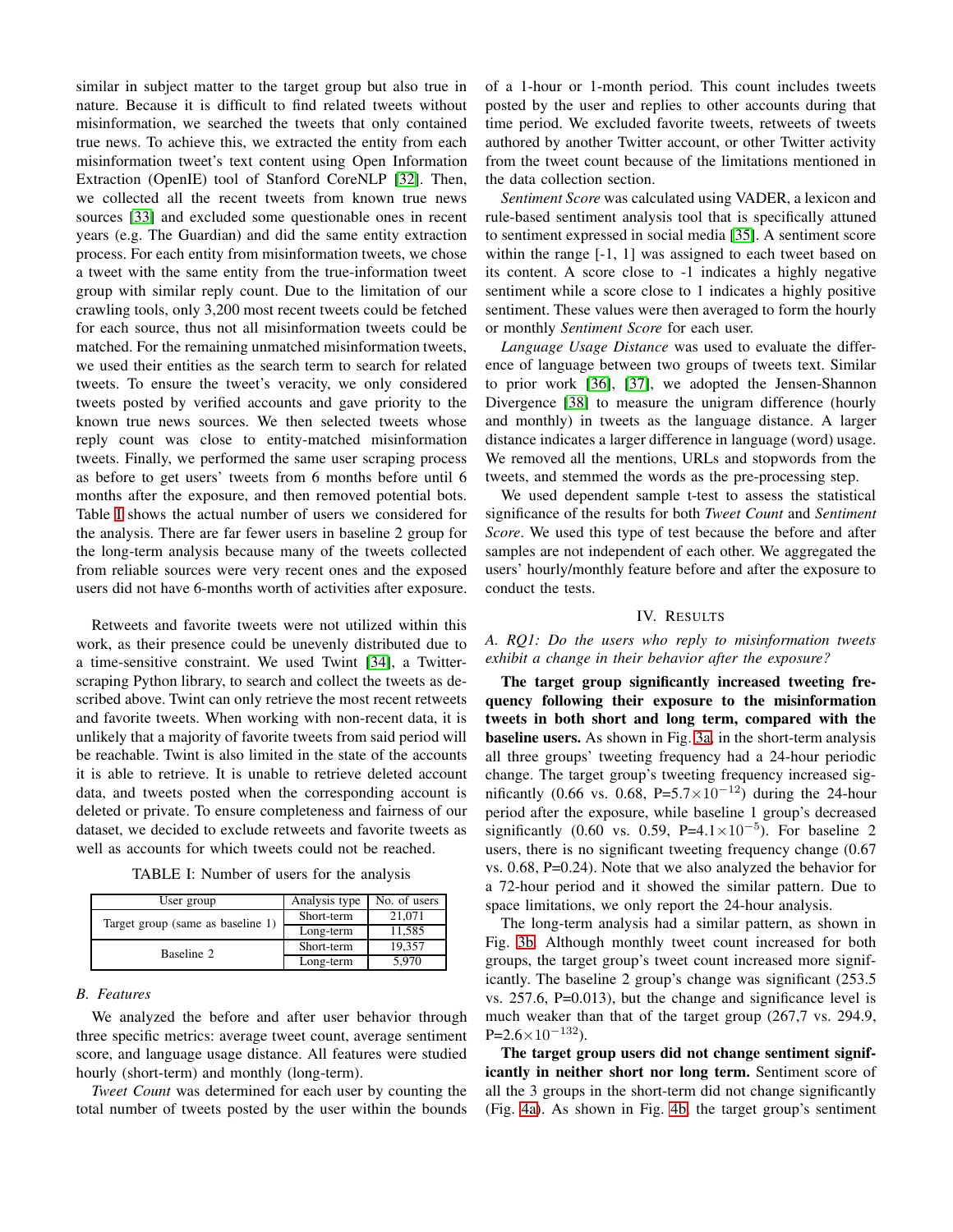<span id="page-4-0"></span>

(a) Short-term: hourly tweet count

(b) Long-term: monthly tweet count

Fig. 3: Average hourly (left) and monthly (right) tweet count

<span id="page-4-1"></span>

Fig. 4: Average hourly (left) and monthly (right) sentiment score

score didn't change significantly in long-term either  $(0.056 \text{ vs.})$ 0.056, P=0.85), while baseline 2 group's sentiment score had a little increase (0.067 vs. 0.070, P= $1.3 \times 10^{-5}$ ). We argue that this is because a user's sentiment does not necessarily change in one direction (only increase or decrease) after the exposure. A person may express the same stance/opinion toward a tweet by using negative or positive language [\[39\]](#page-7-36), [\[40\]](#page-7-37), which would not change the average sentiment score significantly.

To understand this further, we compared the target group with the baseline 2 group by their language distance. We calculated the language distance for each hour/month before and after the exposure between the target and the baseline 2 group. As shown in Fig. [5,](#page-5-0) the language distance of the target group with the baseline group is stable before and after the exposure, and there is a slight increase starting from the fourth month after exposure. This observation indicates that the target and the baseline 2 group users already have different language characteristics even before their respective exposure and that this difference does not change much after the exposure. This indicates that the misinformation and true information tweets attract users with different characteristics.

## *B. RQ2: Does the change in behavior of users who reply to multiple misinformation tweets differ from other users?*

Multi-exposure users show a significant change of tweet count in long-term but not in short-term, and the change is weaker than that of other users. We consider multi-exposure users to be the ones who replied to at least two misinformation tweets. Although users may reply to other misinformation

tweets, in this work we only consider the exposure to our collected tweets. There are 504 users in this group.

As shown in Fig. [6,](#page-6-0) the tweet count for multi-exposure users did not have significant change in the short-term (1.14 vs. 1.17, P=0.37), while other users' (single-exposure) increase was statistically significant (0.64 vs. 0.67, P=7.3 $\times$ 10<sup>-12</sup>). In the long-term, multi-exposure users still had an increased tweet count (465.0 vs. 523.0, P=7.3×10<sup>-13</sup>), but its significance level is weaker than that of the single-exposure users (261.2 vs. 287.3, P= $1.3 \times 10^{-121}$ ). As mentioned in RQ1's result, we did not observe significant sentiment change .

From the comparison between the multi-exposure and single-exposure groups, it is shown that the multi-exposure group generally posts more tweets (Fig. [6\)](#page-6-0) with more volatile sentiment (Fig. [7\)](#page-6-1), and this difference is stable across the 12 months (their long-term sentiment score is lower because averaging the volatile score in a longer term results in average monthly score closer to 0). We conclude that the multiexposure users were already on a "high-level mood" and their change was not as significant as that of the single-exposure users, who were rising from a relatively lower level.

## *C. RQ3: What are the characteristics of the users who undergo extreme behavioral change after being exposed to misinformation tweets?*

Another interesting angle is to study the users who changed their behavior the most after the exposure. To separate this group of users, we calculate the tweet count increase and absolute sentiment score change from 1 hour/month before to 1 hour/month after the exposure. The users who had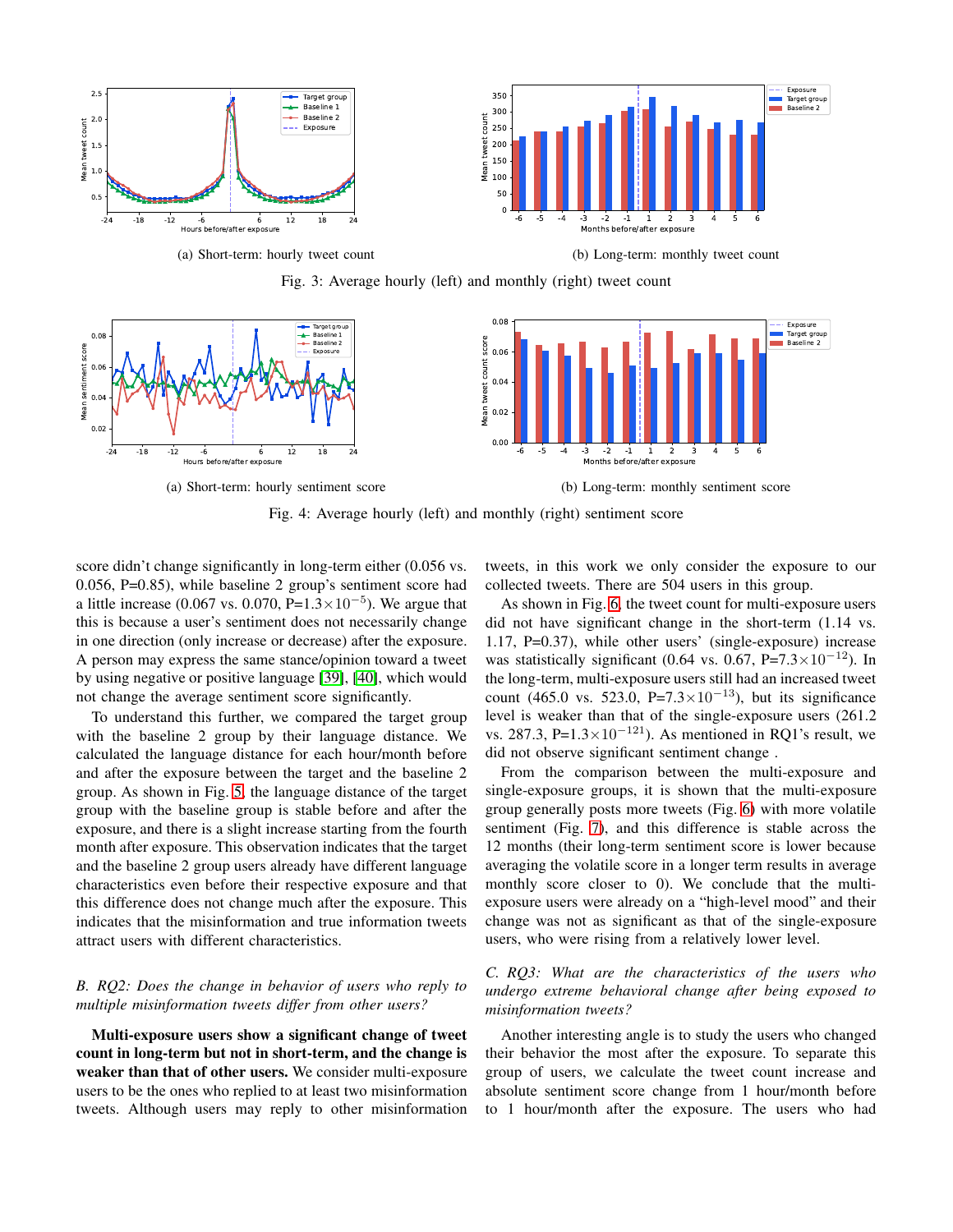<span id="page-5-0"></span>

(b) Long-term language distance

Fig. 5: Language distance between target and baseline 2 group

the top 5% tweet count increase or sentiment change were selected, respectively. This resulted in 1,007 and 939 users who had extreme tweet count increase for the first hour/month, respectively. The the first hour/month extreme sentiment score change group had 1,054 and 941 users, respectively.

Extreme tweet count increase and extreme sentiment score change do not align. We first examined if the users having extreme tweet count increase and those having extreme sentiment change overlap. There were only 7 and 8 overlapped users for the first hour/month, respectively. This means that after being exposed to misinformation, "furiously" posting tweets didn't occur together with sharp change of sentiment.

Short-term and long-term change do not align. We also compared the tweeting frequency between the short and long-term among the same extreme-change users. Users who increased tweet count a lot in the first hour didn't show a large increase in the following months. Similarly, the users who increased tweeting frequency a lot in the first month didn't show the same level of increase in the first several hours. There were 146 and 62 overlapped users for extreme tweet count and sentiment change, respectively. Fig. [8](#page-6-2) visualizes the overlap across different extreme-change user groups.

## *D. RQ4: Does the change in the behavior of the users after being exposed to misinformation tweets vary based on the number of their followers or the number of followers of the tweet authors?*

We conducted two analyses for this research question, where the first is to understand if the exposed users behaved differently when their follower count is different, and the second is to understand if the exposed users behaved differently when the misinformation tweet authors' follower count is different. We separated the exposed users into low-follower count and high-follower count groups, where 240 was chosen to be the threshold for high and low follower count because 240

divided the users fairly well into two halves. Using the same idea for the misinformed tweets authors, 5400 was chosen as it separates the authors into two halves. Fig[.9](#page-6-3) shows the distribution of the followers. As a result, there were 13,797 and 9,325 users exposed to tweets authored by high-follower count users for short and long-term respectively, while there were 1,597 and 1,004 users exposed to tweets authored by users with low-follower count for short and long-term respectively.

Popular exposed users' (high-follower count) and lesspopular users (low-follower count) both increased their tweeting frequency. These two user groups didn't behave differently. The high-follower count users did have significant tweet count increases in short-term (1.03 vs. 1.05, P=0.006) and long-term (367.5 vs. 403.5, P=4.3×10<sup>-86</sup>). The lowfollower count users were similar (0.56 vs. 0.60, P=4.3 $\times$ 10<sup>-12</sup> for short-term, and 143.2 vs. 159.6, P=8.2×10<sup>-58</sup> for longterm). As mentioned in RQ1's result, we did not observe significant sentiment change.

Users exposed to high-follower-count-authored and lowfollower-count-authored misinformation tweets both increased their tweeting frequency. These two user groups didn't behave differently, either. Users exposed to highfollower authors' tweets had a significant increase in tweeting frequency for short term (0.78 vs. 0.80, P= $1.03 \times 10^{-6}$ ), and long term (269.6 vs. 293.3, P=8.1×10<sup>-85</sup>). Users exposed to high-follower authors' tweets were similar (1.02 vs. 1.11, P= $3.6 \times 10^{-7}$  for short-term, and 345.7 vs. 389.4, P=9.1×10<sup>-17</sup> for long-term). Fig[.10](#page-6-4) shows the long-term change and the users exposed to low-follower-count-authored tweets generally post more tweets. As mentioned in RQ1's result, we did not observe significant sentiment change.

## V. CONCLUDING DISCUSSION

This paper investigates the behavior of Twitter users before and after being exposed (replied) to misinformation tweets. Our analysis reveals that users' tweet count significantly increases after exposure in both short and long-term. We do not find significant change in users' sentiment score. Through language distance analysis, we find that different user groups (target group and baseline group) are already different before their respective exposure. We also find that users who are exposed to more than one misinformation tweet have weaker changes than those who are only exposed to one, and find these multi-exposure users are already at a high-activity level before exposure. For users who have extreme behavioral changes, we find that their tweet count increases and sentiment score changes do not align. The short-term and long-term change do not align either. Another finding is that popular exposed users and less-popular users both increased their tweeting frequency, and this finding also holds for the users that are exposed to misinformation tweets authored by high-follower count users and low-follower count users, while the users exposed to lowfollower-count-authored tweets generally post more tweets.

Implications. Our work reveals the positive correlation between users' tweeting frequency increase and exposure to misinformation tweets, which can potentially encourage more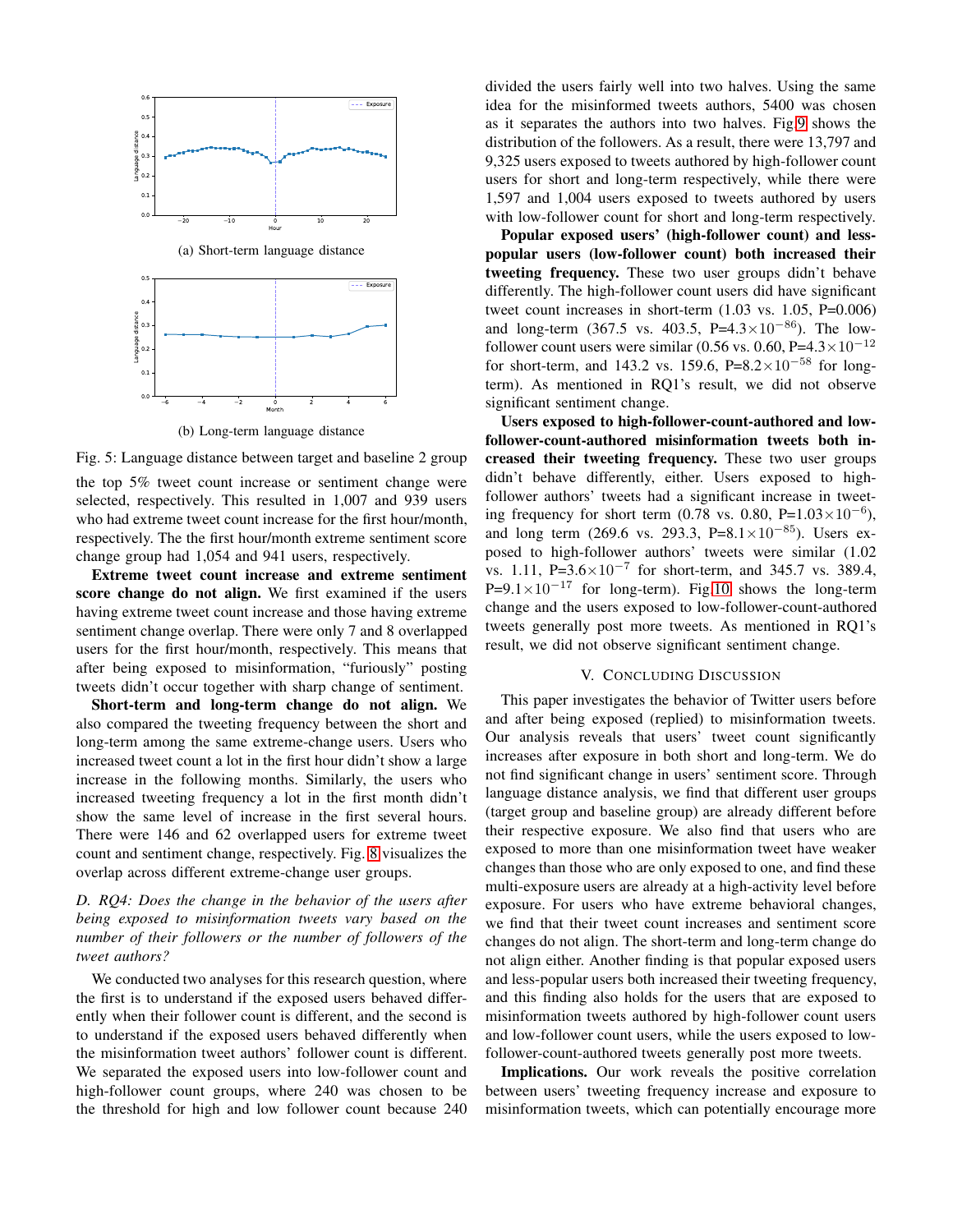<span id="page-6-0"></span>

(a) Short-term: hourly tweet count

(b) Long-term: monthly tweet count



<span id="page-6-1"></span>

Fig. 7: Average hourly (left) and monthly (right) sentiment score for multi-exposure users.

<span id="page-6-2"></span>

<span id="page-6-3"></span>Fig. 8: Number of users in the extreme-change user groups.



Fig. 9: CDF plot of follower count

research investigating the misinformation's impact on specific user behaviors. Our work also has important implications for social platform designers and moderators. Misinformation does not affect all users equally and only a small number of users exhibit significant behavioral changes. Our second and third research questions give a closer look at these groups of interest. We also find that the behavioral changes are similar

<span id="page-6-4"></span>

Fig. 10: Average hourly tweet count for exposed high-follower and low-follower count users

for exposed users and misinformation tweets authors' with different follower count. These insights tell that all users could be potential target or disseminator of misinformation, which means the platform moderators should take care of all users when designing misinformation mitigation strategies.

Limitations and Future Work. Our work does not prove causality, i.e., while we observe significant changes in behavior before and after exposure to misinformation, we cannot definitively attribute this correlation to being primarily or even exclusively caused by the exposure. Although we built the baseline groups to eliminate some factors such as user personalities (baseline 1) and the entity of the tweet (baseline 2), there may be other unforeseen factors that cause these changes. For example, long-term tweet counts may also have risen because users spend more time on Twitter.

Another limitation lies with respect to the dataset. First, we only collected "source" misinformation from Politifact, which is a small amount of misinformation and most of them are related to politics. A possible future direction is to collect more